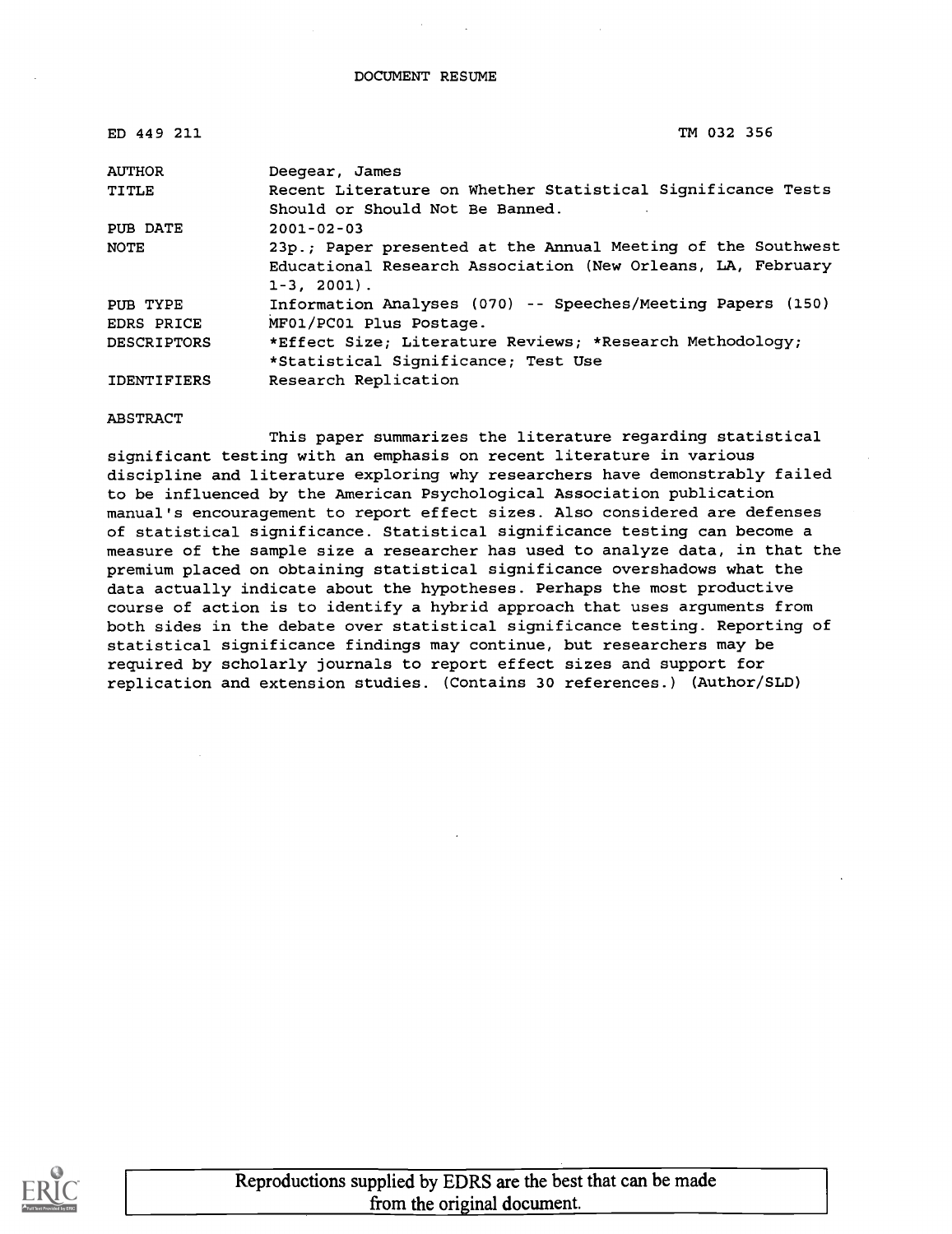Recent Literature on Whether Statistical Significance Tests

Should or Should Not be Banned

James Deegear

Texas A&M University 77843-4225

PERMISSION TO REPRODUCE AND DISSEMINATE THIS MATERIAL HAS BEEN GRANTED BY

ecaea

TO THE EDUCATIONAL RESOURCES INFORMATION CENTER (ERIC)

1

U.S. DEPARTMENT OF EDUCATION Office of Educational Research and Improvement EDUCATIONAL RESOURCES INFORMATION

CENTER (ERIC)<br>This document has been reproduced as<br>received from the person or organization originating it.

Minor changes have been made to improve reproduction quality.

 $\bar{\bullet}$ Points of view or opinions stated in this document do not necessarily represent official OERI position or policy.

Paper presented at the annual meeting of the Southwest Educational Research Association, New Orleans, February 3, 2001.



TM032356

٦

BEST COPY AVAILABLE

k,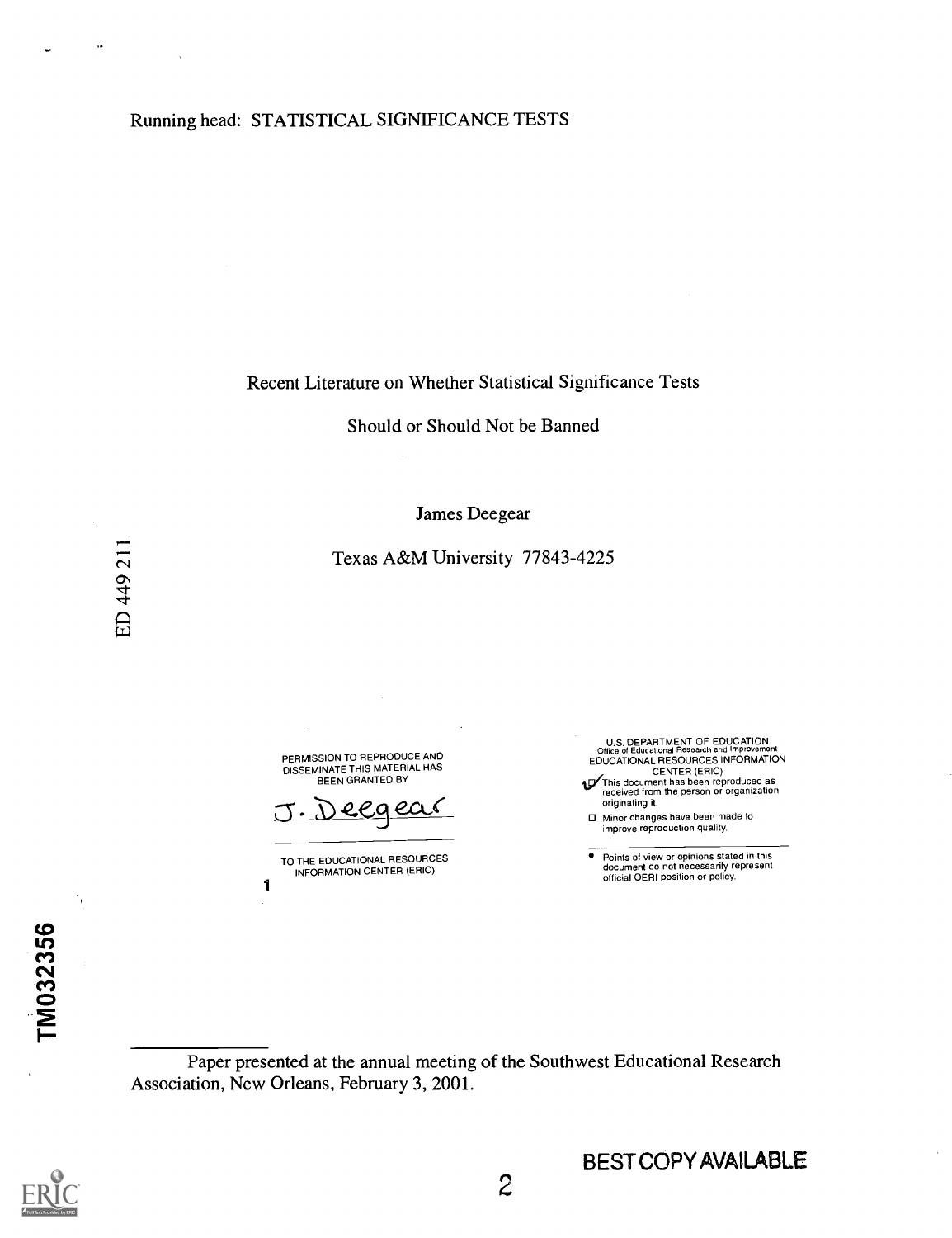### Abstract

The present paper summarizes the literature regarding statistical significance testing with an emphasis on (a) recent literature in various disciplines and (b) literature exploring why researchers have demonstrably failed to be influenced by the APA publication manual "encouragement" to report effect sizes. Also considered are defenses of statistical significance.

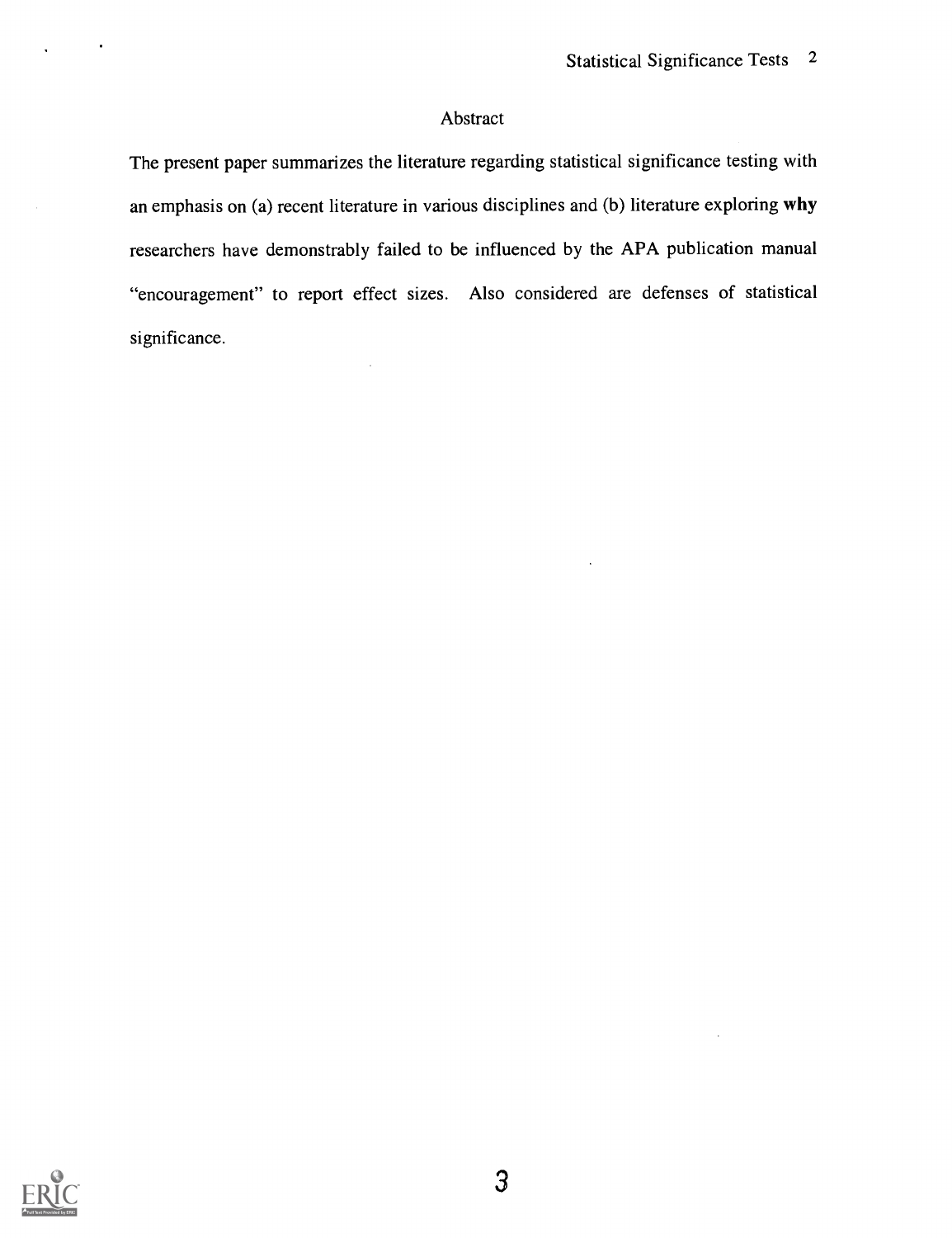Recent Literature on Whether Statistical Significance Tests

#### Should or Should Not be Banned

Researchers have long placed a premium on the use of statistical significance testing, notwithstanding withering criticisms of many conventional practices as regards statistical inference (e.g., Carver, 1978; Meehl, 1978; Thompson, 1993, 1998a). A series of articles on these issues appeared in recent editions of the American Psychologist (e.g., Cohen, 1990; Kupfersmid, 1988; Rosnow & Rosenthal, 1989). Especially noteworthy are recent articles by Cohen (1994), Kirk (1996), Schmidt (1996), and Thompson (1996).

For example, Rozeboom (1997) recently argued that:

Null-hypothesis significance testing is surely the most bone-headedly misguided procedure ever institutionalized in the rote training of science students... [I]t is a sociology-of-science wonderment that this statistical practice has remained so unresponsive to criticism... (p. 335)

And Tryon (1998) recently lamented in the American Psychologist,

[T]he fact that statistical experts and investigators publishing the best journals cannot consistently interpret the results of these analyses is extremely disturbing. Seventy-two years of education have resulted in minuscule, if any, progress towards correcting this situation. It is difficult to estimate the handicap that widespread, incorrect, and intractable use of a primary data analytic method has on scientific discipline, but the deleterious effects are doubtless substantial... (p. 796)

The older commentary eventually led to a very important change in the 1994 APA publication manual: an "encouragement" (p. 18) to always report effect sizes. Yet 11

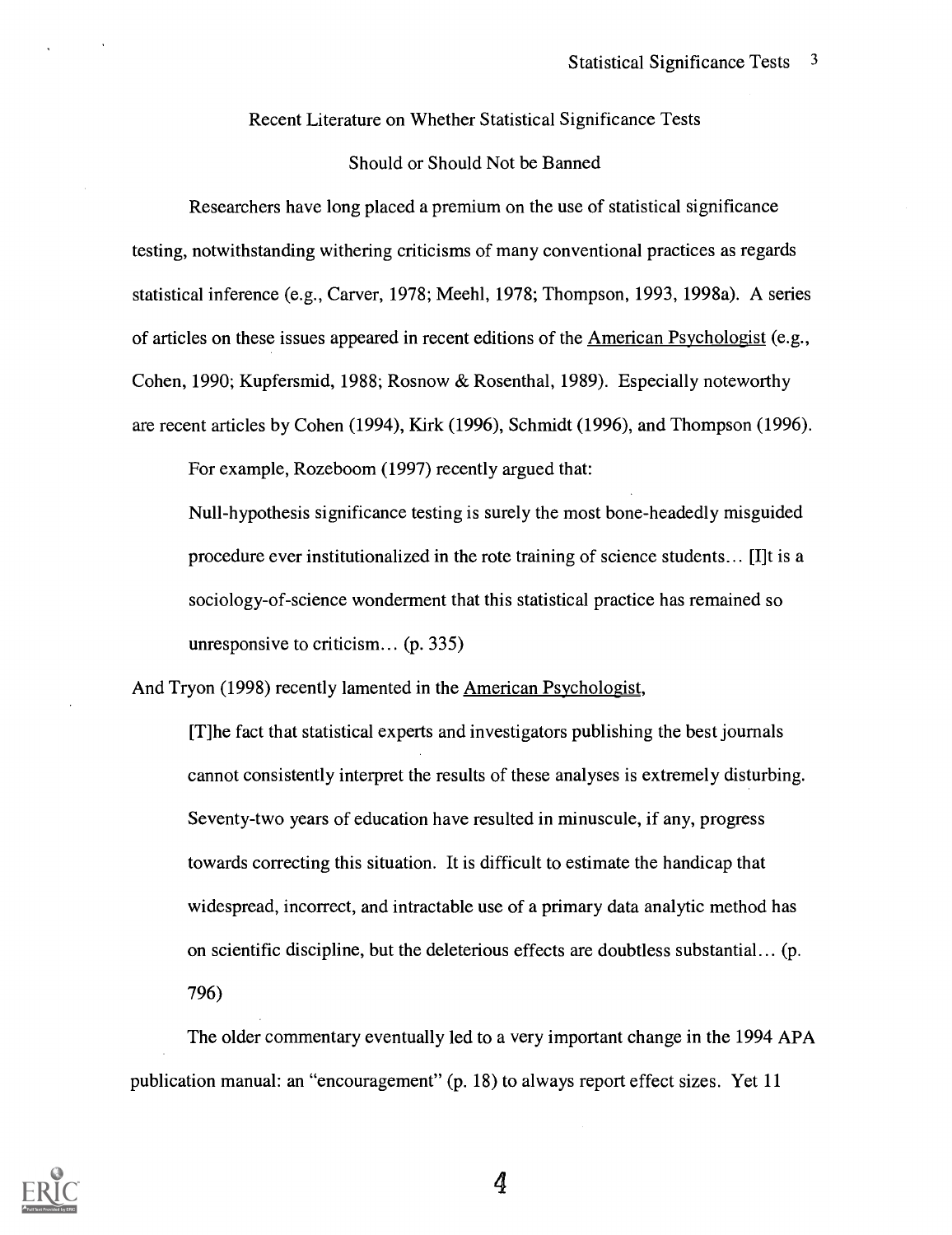empirical studies of either 1 or 2 volumes of 23 journals now show that this encouragement has had no effect (e.g., Kirk, 1996; Thompson & Snyder, 1998).

Anderson, Burnham and Thompson (2000) also provide yet more evidence that the "encouragement" to report effect sizes has been ineffective. And they provide a chart summarizing across both decades and diverse disciplines the frequencies of publications of criticisms of statistical significance testing.

Indeed, the recently published report of the APA Task Force on Statistical Inference says in two different locations that effect size should always be reported for all primary results (Wilkinson & APA Task Force on Statistical Inference, 1999). Yet the Task Force (1999) itself acknowledged that "Unfortunately, empirical studies of various journals indicate that the effect size of this [APA publication manual] encouragement has been negligible" (p. 599).

The present paper explores these views in detail with an emphasis on (a) important recent literature in various disciplines (cf. Finch, Cumming & Thompson, 2001; Hubbard & Ryan, 2000) and (b) literature exploring why researchers have failed to be influenced by the publication manual "encouragement" (cf. Thompson, 1998b). Also considered are defenses of statistical significance (cf. Hagen, 1998; Kover, 2000; Mick, 2000; Robinson & Levin, 1997; Stewart, 2000); some of these treatments have been thoughtful, but others have been seriously flawed (see Thompson, 1998a).

Notwithstanding the movement of the field away from overemphasis on statistical significance, it remains important to understand the flawed logic of those abusing statistical tests. As Thompson (1996) noted:

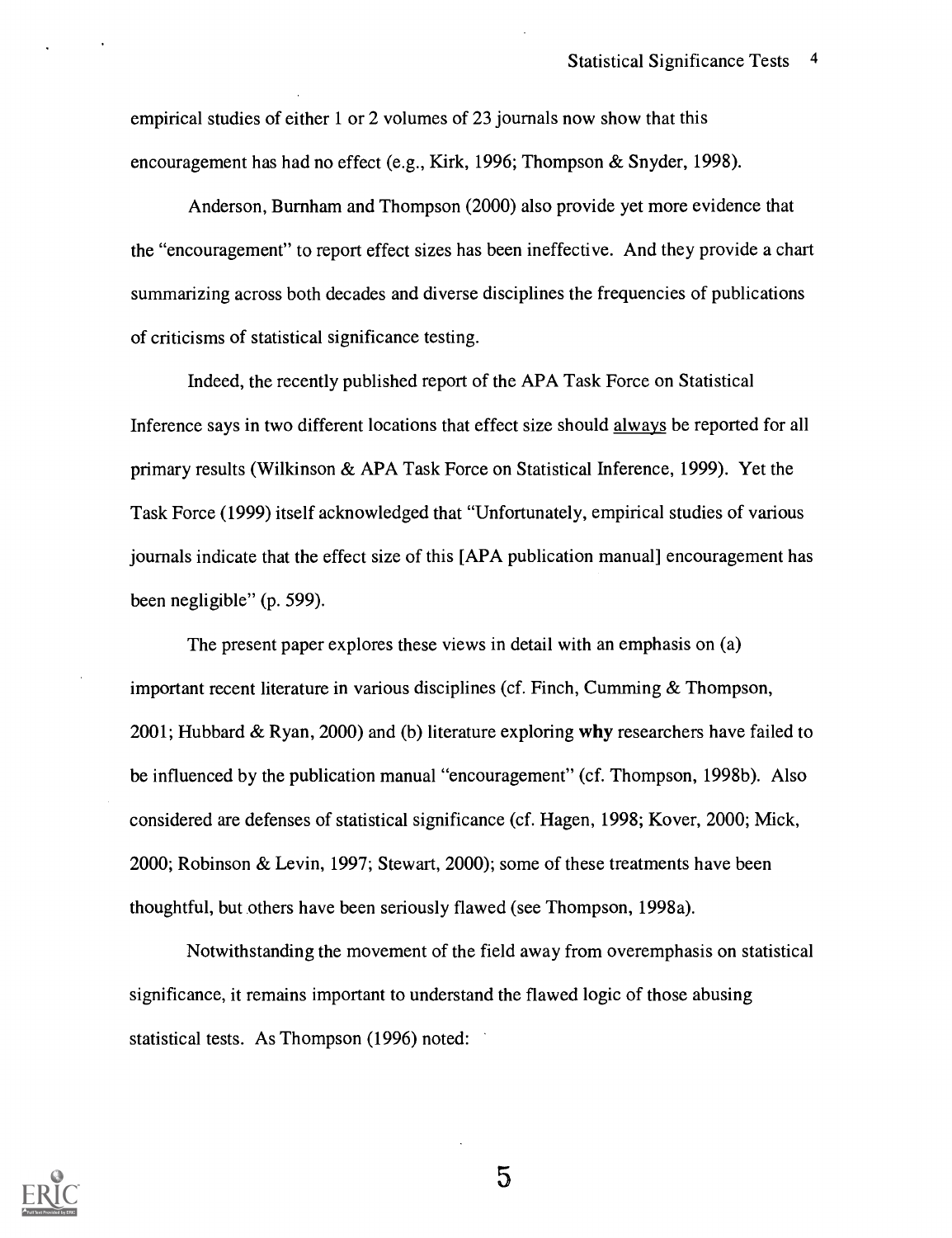We must understand the bad implicit logic of persons who misuse statistical tests if we are to have any hope of persuading them to alter their practices  $-$  it will not be sufficient merely to tell researchers not to use statistical tests, or to use them more judiciously. (p. 26)

#### Historical Growth and Continued Use of Significance Test

Hubbard and Ryan (2000) examined 8,001 empirical articles in 12 APA journals for use of statistical significance testing (SST) from 1911 to 1998. They found that 6,589 (82.4%) of the articles employed SST. Further, regression analysis examining the growth of the use of SST over time from 1911 to 1998 indicated an  $R^2$ =.945 (R=.972). That is, during more than three-quarters of a century we have witnessed a consistent, expansive use of SST. In face of the aforementioned criticisms against SST, why has this happened?

Hubbard and Ryan (2000) asserted that an "inference revolution" in psychology from 1940 to 1955 involved the adoption of a hybrid methodology of Fisherian and Neyman-Pearson statistical concepts. Cohen (1990) asserted that Fisher's ideas of inductive inference became the standard in behavioral sciences because "they were very attractive. They offered a deterministic scheme, mechanical and objective, independent of content, and led to clear-cut yes-no decisions" (p. 1307).

Hubbard and Ryan (2000) contended that, subsequent to Fisher's introduction of his statistical approaches, Nyeman and Pearson's concepts of hypothesis testing, alternative hypothesis, Type I and II errors, and statistical power were conceived. These were then combined with Fisher's statistical methodologies (Shaver, 1993) to form the present practice of empirical research focused on rejection of the null hypothesis at some

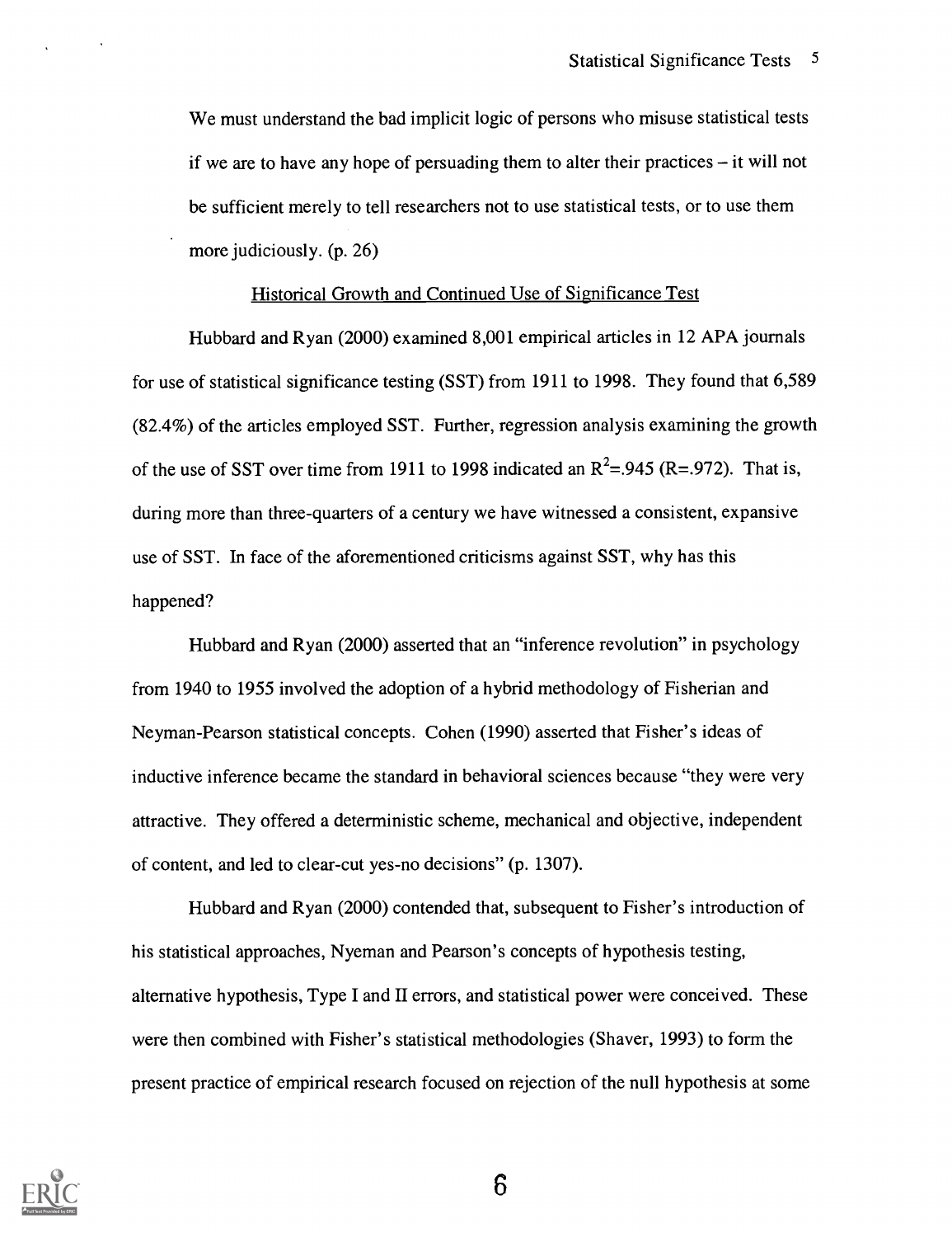$p$  (usually .01 or .05). Consequently, Hubbard and Ryan, in their review of 12 journals, demonstrated the dramatic increase in the implementation of SST. The percentage of empirical articles using SST from 1911 to 1929 averaged 17%. This average increased to 85% by 1960 and grew beyond 90% after 1970. Such dramatic increases must be the results of some perceived utility in SST.

#### Arguments in Favor of Significance Testing

From the above discussion, it is evident that SST continues to enjoy wide-ranging usage. Surely, researchers would not use a faulty methodology for the advancement of science? If that is the case, then what are the reasons for its support?

#### Contention that SST is Logical

Hagen (1998) has been one of the more ardent supporters of SST. His arguments and rebuttals against critics center on what he considers to be the logic of SST. Criticism of SST has included the assertion that the null hypothesis is a statement about the sample, not the population from which the sample is drawn (Thompson, 1998a). But what we want to do is use the sample to make an inference to the population, even though SST does not do this (Cohen, 1994).

Thompson further asserts that the "nil" null hypothesis (Cohen, 1994) is always false. Therefore, the "nil" null will always be rejected at some sample size (Thompson & Kieffer, 2000). Furthermore, what would be the logic of investigating that which is already known? SST would then be nothing more than a search for what is already known. In response, Hagen asserted that the null hypothesis is not a statement about the sample. Instead, he contends that it is a statement about the population; "The null hypothesis is a statement about the population from which the sample is drawn" (p. 801).

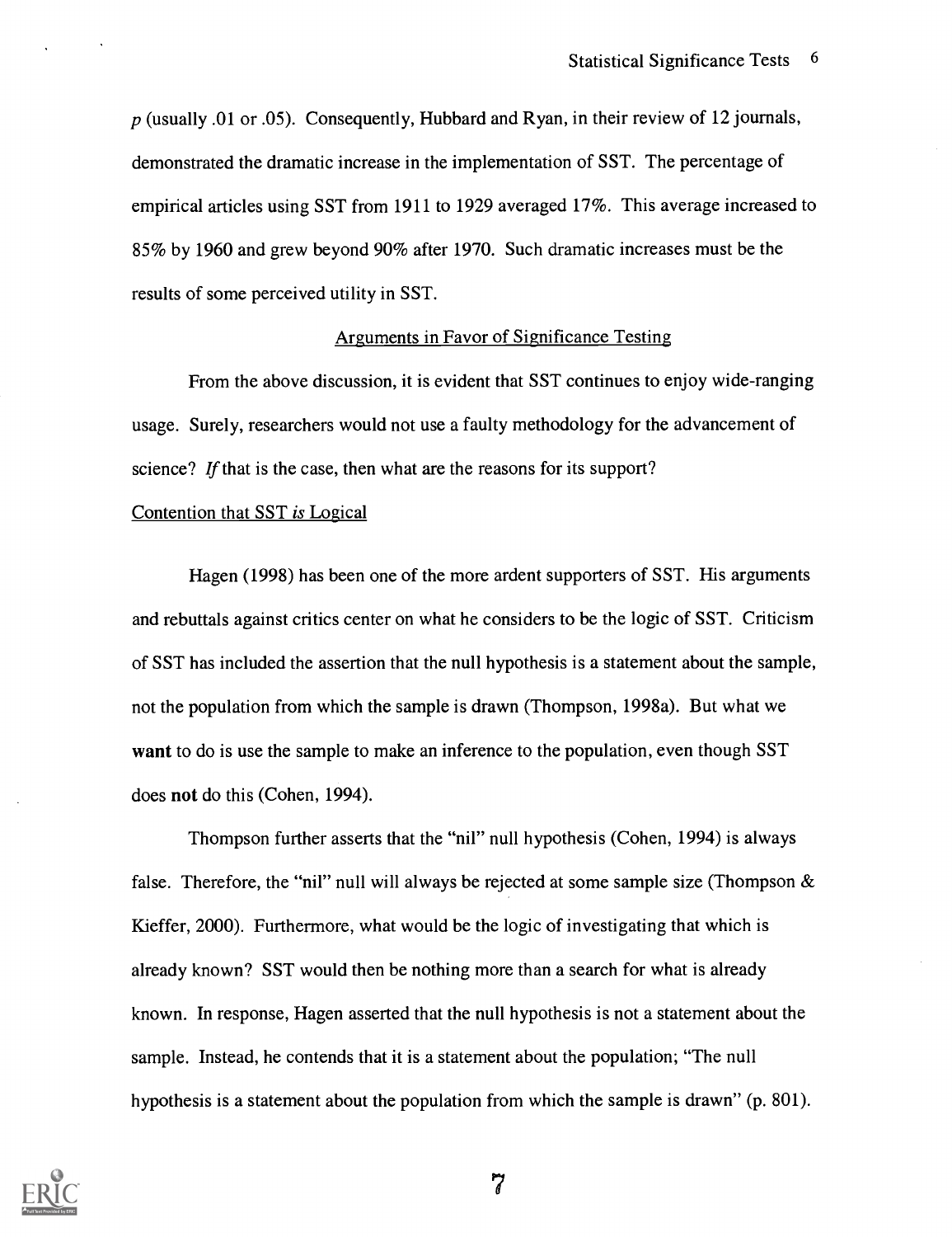Therefore, Hagen's logic implies belief that SST results from a sample may be extended to the population.

Second, Hagen (1998), in response to Thompson's (1998a) argument that populations do not exist where the nil null hypothesis is exactly true, claimed that "If the null hypothesis is always false, then everything would have to be related to everything else" (p. 801). That is, if there always exist some degree of relationship (via extension of the argument that null hypotheses are always false), then all measurable traits would have to at least some degree be related to any cosmic contention one would like to make. Hagen appears to consider such contentions fallible. Hagen suggested that because it therefore can not be claimed that the null hypothesis is always false, there exists a cause for investigation by SST methods. Of course, many believe that the "nil" null is always false (Cohen, 1994; Thompson, 1996).

Finally, Hagen (1998) asserted that the logic underlying SST is valid. He contends that SST relies on what he calls "proof by contradiction" (p. 802). Through analogy of a criminal investigation, Hagen stated that sound reasoning supports the use of SST. He further claimed that if such reasoning is accepted in arenas outside of scientific inquiries (i.e., courtrooms), then "scientists are on shaky ground if they deny its usefulness in the lab" (p. 802).

#### The Positive Reinforcement of SST

Mick (2000) claimed that marketing researchers are proponents of SST. He stated that in marketing research it is of utmost importance to be able to distinguish between findings that are "due to chance" and those that are not. The necessity of being able to make such distinctions is extended to academia's continued reinforcement of SST

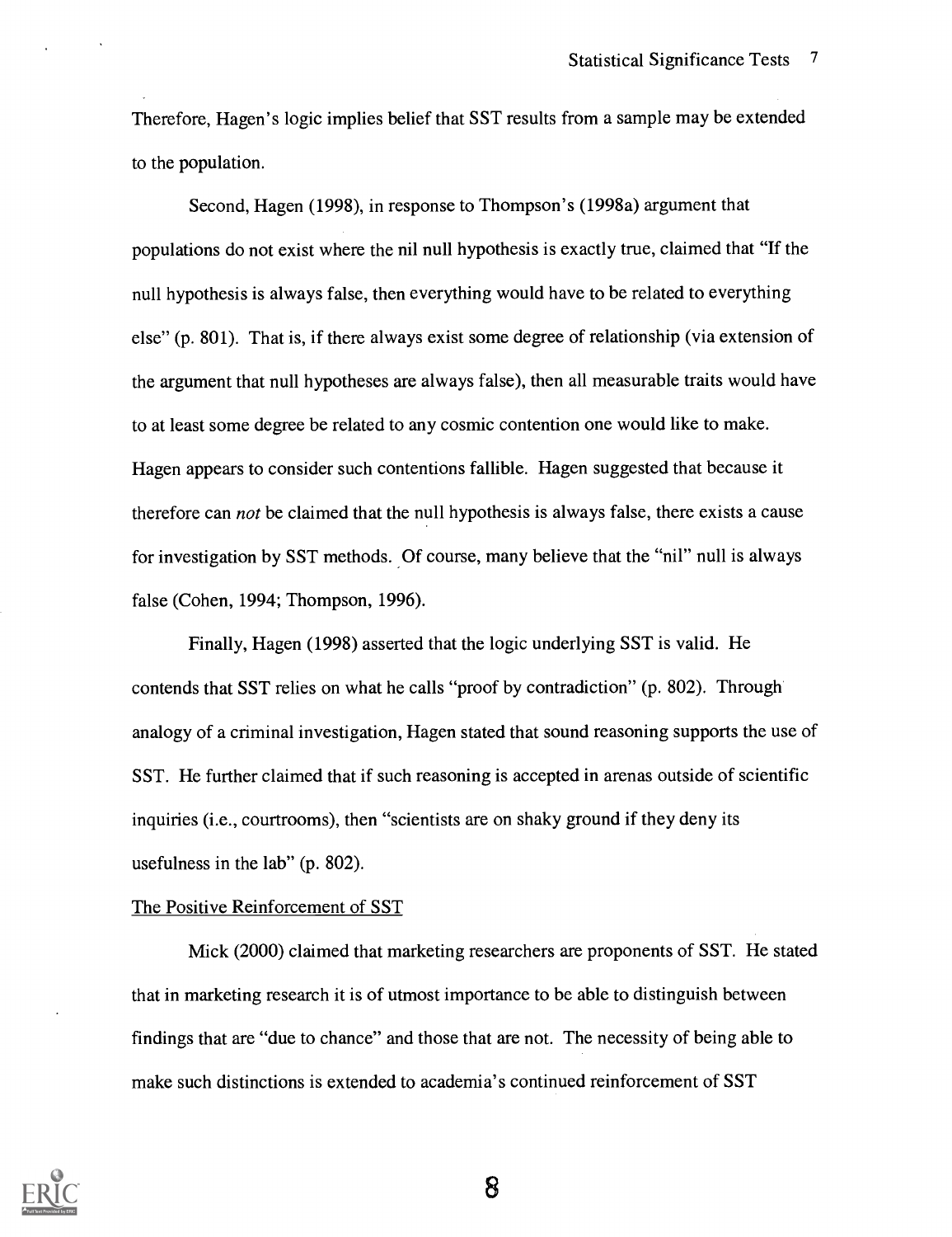methodologies. The function of research (and, it would seem, marketing), he stated, is to challenge previously held beliefs. As such, SST and subsequent claims that one has made a "significant" finding are the primary means by which to challenge beliefs and to direct attention to one's findings and, more importantly, to one's self. It is through such notoriety (Kover, 2000; Mick, 2000; Rosnow & Rosenthal, 1989) that graduate students and faculty rise in the ranks of prestige (not to mention paycheck size and employment security). Replicating the research findings of others' groundbreaking revelations that have led to their respective notoriety and advancement does not attract attention to one's self. The system of acknowledgment and accolade is set up to reward challenges and reversals of previously held dogma, not to support replication and extension of previous work.

#### SST is the Best Alternative

Proponents of SST assert that there do not exist viable alternatives (i.e., Stewart, 2000; Winer, 2000). Stewart (2000) is one of the more recent advancers of this position. Simply put, he claimed that without the guidance of SST, we would not be able to discern what is from what is not important in research findings. He stated that SST serves as a "useful screen" (p. 686) for attention-getting as well as serving as a standard for editors and reviewers for making decisions about what is or is not to be published.

Although Stewart (2000) asserted that effect size reporting is useful and should be required, he does not see it as a replacement for SST. He claimed that it is "fraught with far more problems than statistical significance testing" (p. 687). Stewart claimed that suggestions for categorization of effect sizes do not help to delineate what findings are substantive, important research. The presence of large effect sizes in marketing research

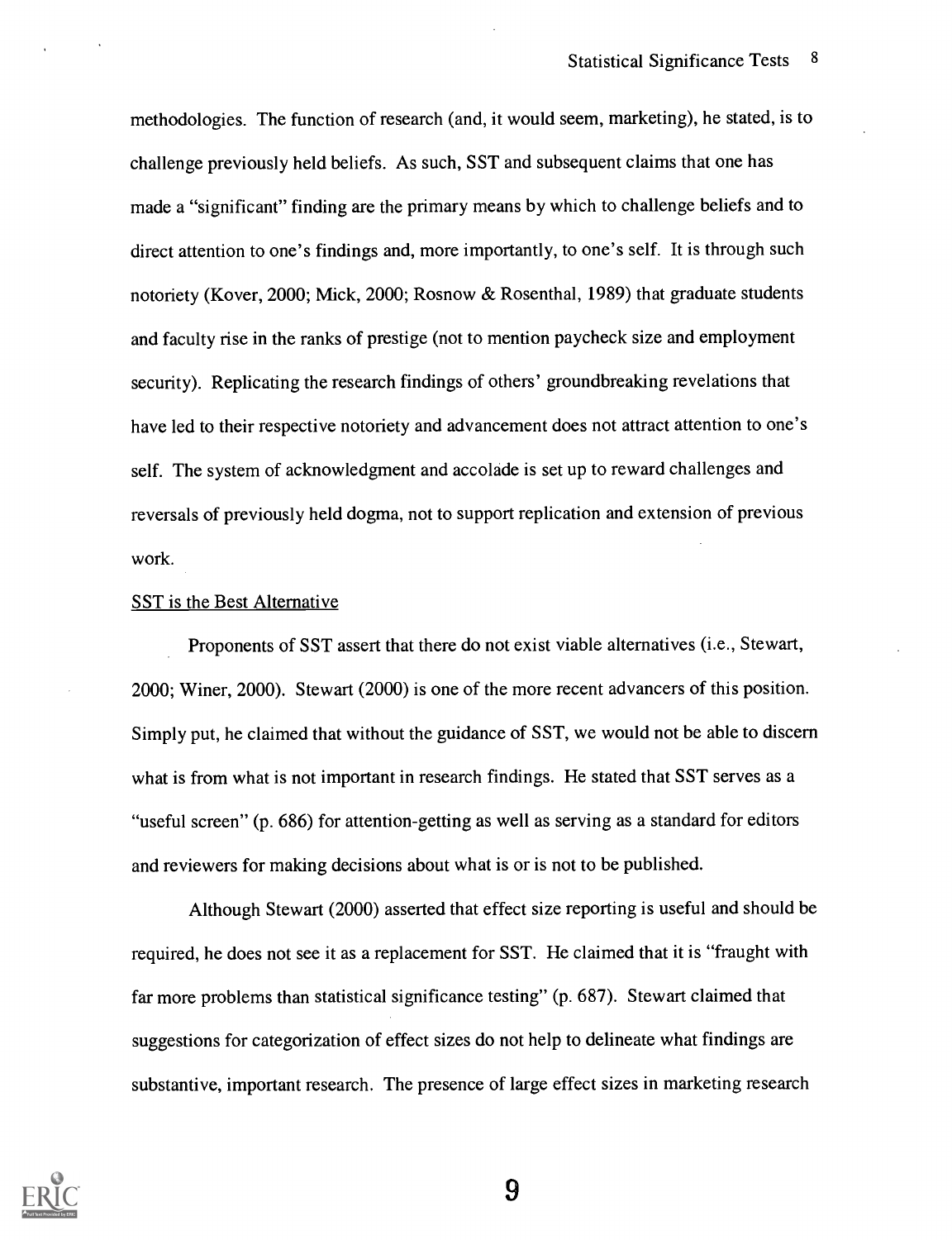does not always attract attention. Indeed, in marketing, Stewart pointed out, large effect sizes are relatively uninteresting. It is the small effect sizes associated with marketing and advertising (those over which the marketer has some control) that are theoretically and practically important. Thus, while effect sizes may be important, they should not be the determining factor to what we should attend.

Third, Stewart (2000) asserted that although replication and meta-analysis research are important tools in the development of a cumulative knowledge base and the elimination of alternative hypotheses, they should not replace SST. On this point, Stewart appears to agree with the aforementioned contentions (Kover, 2000; Mick, 2000; Rosnow & Rosenthal, 1989) that replication studies do not carry the weight of SST and are therefore considered less interesting. He also argued that exact replications of studies are difficult to achieve. Finally, he questioned what constitutes a replication, especially in the absence of SST. What, he asks, should be considered successful replications: findings in the same direction of previous research or should similar effect sizes be required for successful replication? Consequently, he would assert that SST remains the only viable, objective guideline for determining importance of findings.

#### SST is not Flawed, Researchers are Flawed

Many of the proponents of SST acknowledge that SST has its limitations and can benefit from complementary approaches (Hagen, 1998; Stewart, 2000). However, they assert that it is often the researchers' misuses and misinterpretations of SST that is flawed, not the methodology itself. Stewart commented that,

As an editor, I am quite agnostic with respect to statistical significance testing; it is the way the test is used and presence or absence of additional information and

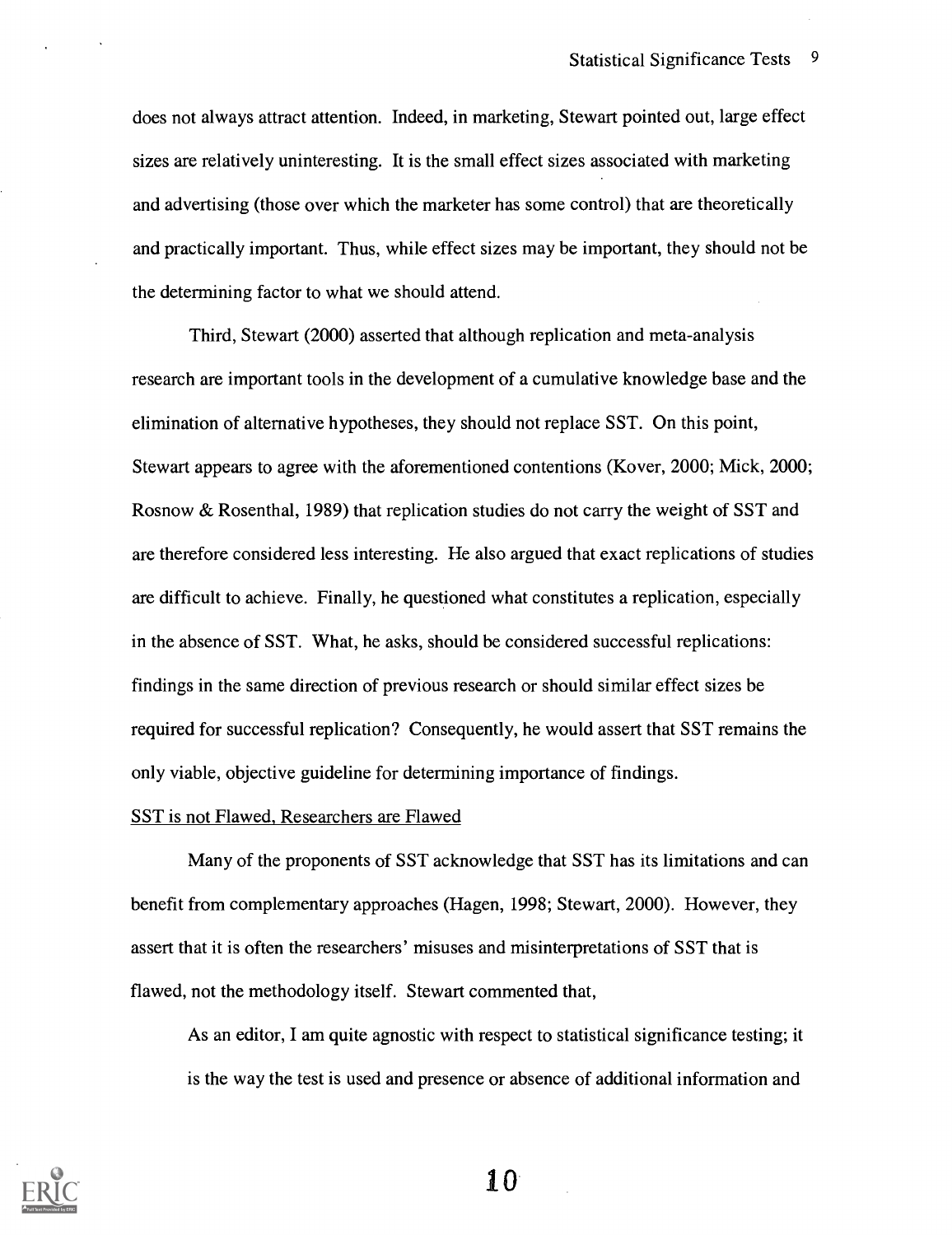analyses that determine the appropriateness of a test and any conclusions that are derived from such a test. (p. 689)

Hubbard and Ryan (2000) outlined many of the arguments for the continued use of SST. According to their article, although supporters of SST recognized its abuses and misuses, they cautioned that doing away with SST would be analogous to "throwing the baby out with the bath water" (p. 675). The assertion is not to get rid of a useful tool just because the user misapplies it. Rather, they implore users to apply the tool "judiciously" and complement it with other information. Indeed, Hagen (1998), commented, "I am struck by the beauty, elegance, and usefulness of NHST [null hypothesis significance testing], but other methods of inference may be equally elegant and even more useful depending on the question being asked" (p. 803).

#### Some Arguments Against Statistical Significance Testing

Arguments against the usefulness of SST extend back to the early 1900's (see Boring, 1919). Hubbard and Ryan (2000) cited numerous criticisms of SST through out the past 4 decades. In fact, Tryon (1998) cited research indicating that criticism of null hypothesis significance testing began immediately after Fisher first introduced it in 1925. The full litany of reasoning against the use of SST is beyond the scope of this paper. But some of the key arguments this writer identified are examined below.

#### Misinterpretations of SST

The presence of a "statistically significant" finding has often resulted in erroneous and unjustified interpretations and claims. Tryon (1998) lamented that, "the fact that statistical experts and investigators publishing in the best journals cannot consistently interpret the results of these analyses is extremely disturbing" (p. 796).

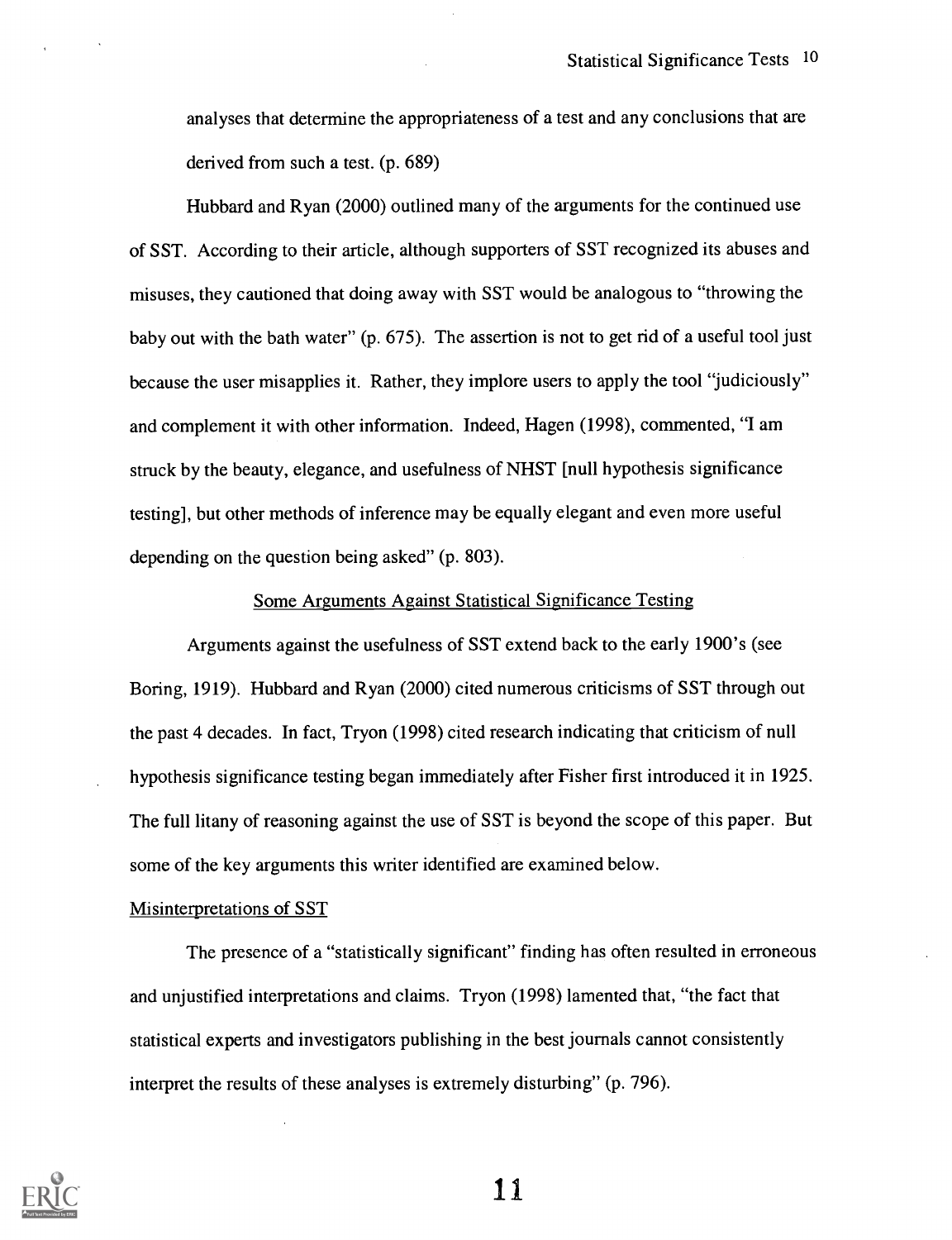What exactly does one mean by "statistically significant"? To answer this, we first must understand what statistical significance asks. Thompson (1994) stated that statistical significance addresses the following question:

Assuming the sample data came from a population in which the null hypothesis is (exactly) true, and given our sample statistics and sample size(s), is the calculated probability of our sample results less than the acceptable limit  $(p_{critical})$  imposed regarding a Type I error? (p. 2)

Put another way, Thompson (1994) stated the question as, "What is the probability of the sample statistics?" To state that statistical significance has been achieved at some  $p$  value  $(i.e., p_{critical} > p_{calculated})$  is to be able to reject the null hypothesis. Consequently, this decision means "that we believe our sample results are relatively unlikely, given our assumptions, including our assumption that the null hypothesis is exactly true" (Thompson, 1994, p. 3) in the population.

The problem is that many researchers then extrapolate findings from the sample to the population. They reason that because a sample comes from a given population, any property of that sample must then exist in the population. In reality, the inference is from the population to the sample. As Thompson (1996) noted, "given an assumption about the parameters 'B' [of a population], what is the likelihood of 'A,' the sample statics?" (p. 28). Boring (1919) long ago noticed this problem in significance testing: "A knowledge of the 'probability that a difference is not due to chance' is distinctly worthwhile on the descriptive side; but this measure of significance does not necessarily apply to the general class for which a sample stands" (p. 337). Generalizations from a

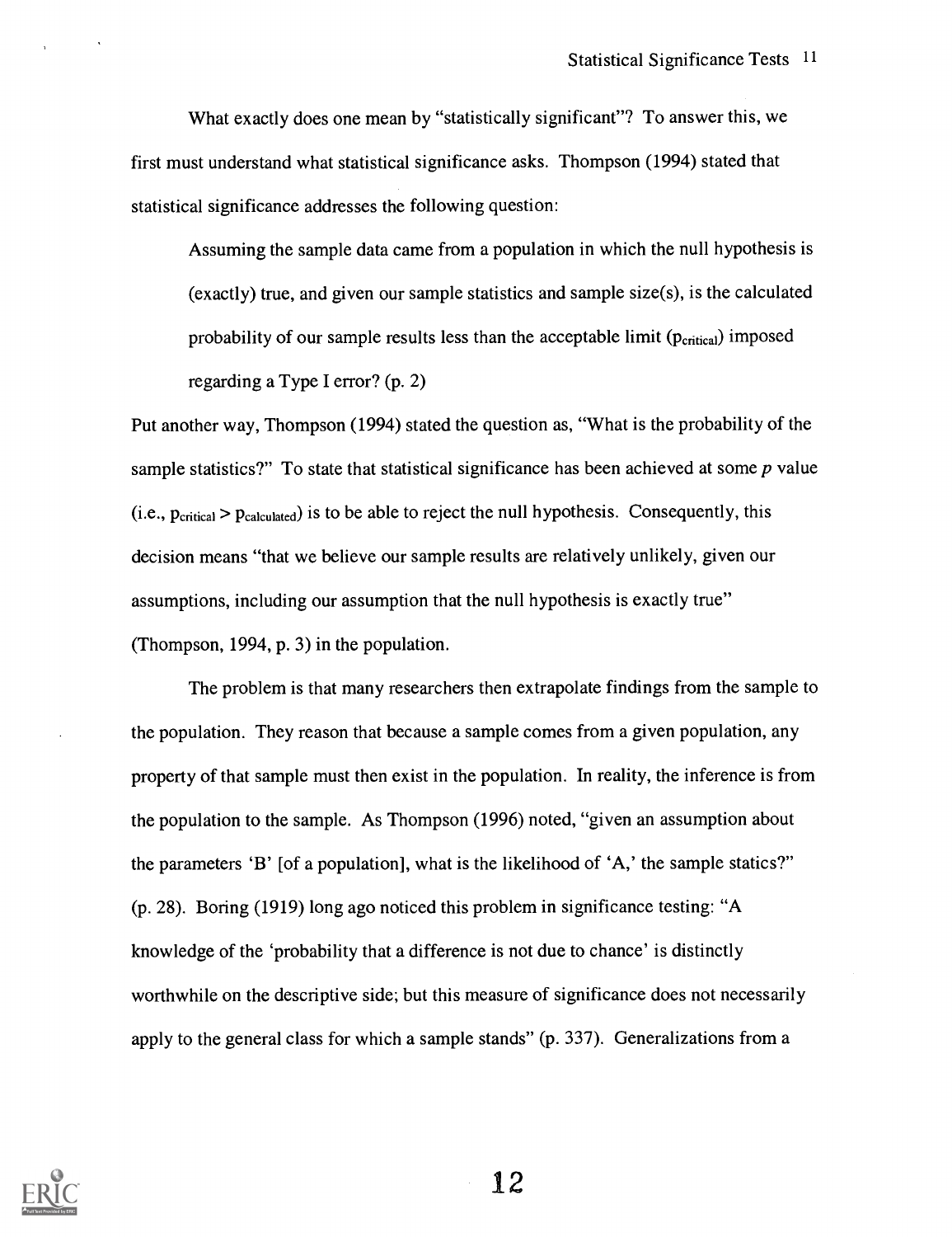sample to a population should only be made through repeated replications of the sample statistics.

Moreover, Kirk (1996) contended that "even when a significance test is interpreted correctly, the business of science does not progress" (p. 753, emphasis added). Kirk's point was that despite correct usage, SST alone is not adequate for sound scientific advancement. Findings or absence of significance, he argued, are not the endgame; magnitudes of differences are what is important. He continued:

The appeal of null hypothesis significance testing is that it is considered to be an objective, scientific procedure for advancing knowledge. In fact, focusing on p values and rejecting null hypotheses actually distracts us from our real goals: deciding whether data support our scientific hypothesis and are practically significant or useful. (p. 755)

#### The Forced-Choice Problem

The use of p-values for determining whether or not the results of a statistical test are statistically significant forces researchers into an arbitrary decision about what should and should not be considered significant (which is then often mistaken for what is an important finding). Cohen (1990) asserted that the yes-no decision for determining statistical significance was appropriate in the field of agronomy (from which Fisher hailed) where outcome research directly affected agrarian decision-making. But, as Cohen aptly pointed out, "we do not deal in manure, at least not knowingly" (p. 1307).

Rosnow and Rosenthal (1989) reminded us that Fisher also objected to the use of a fixed point for dichotomous decision making. By arbitrarily creating a point at which results are either statistically significant or not significant, many important results are not

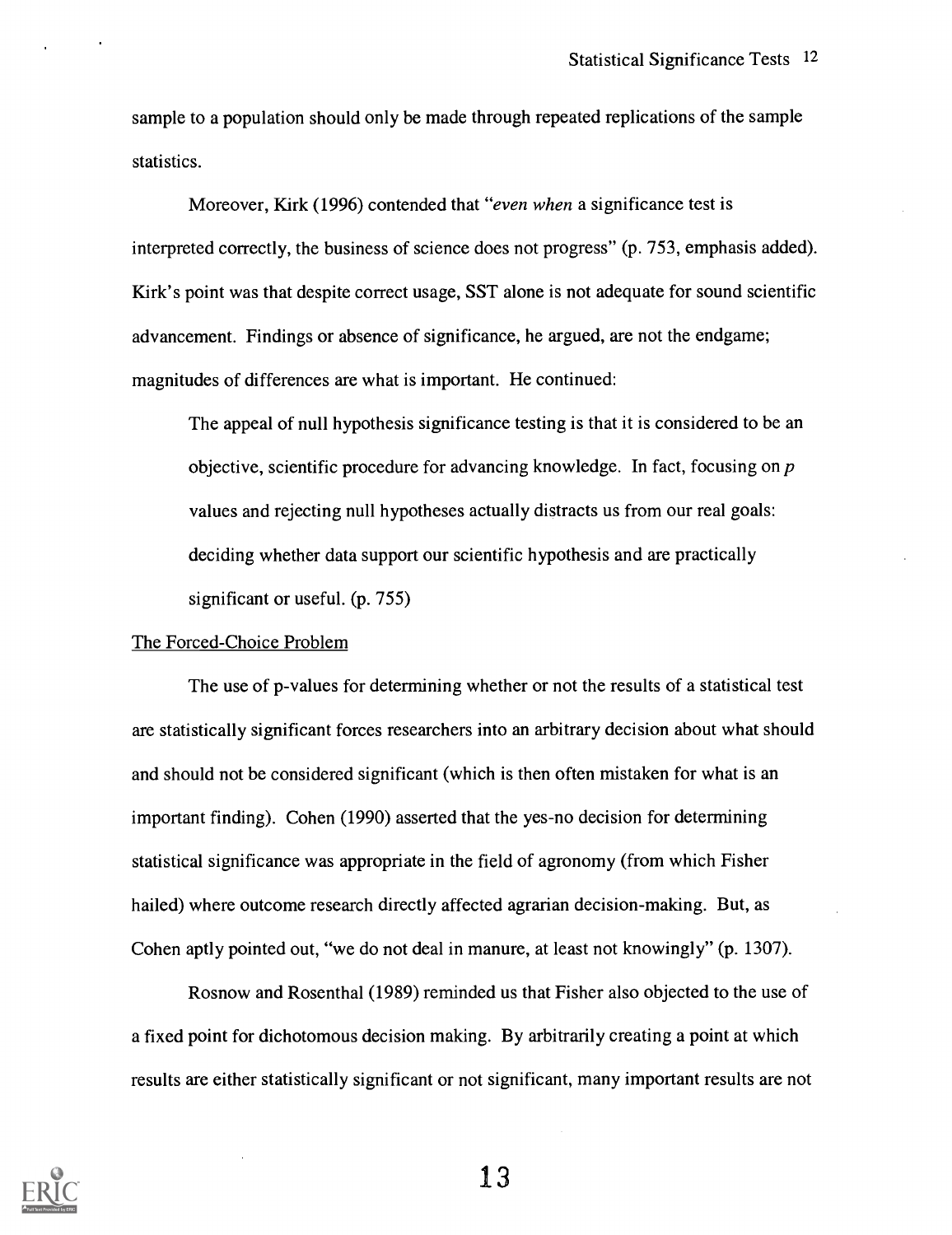pursued, not published, or ignored. As Cohen (1990) asserted, research is not designed to resolve issues, but rather to indicate increased or decreased likelihood of a given position. Cohen further argued that any given p-value "is not a cliff but a convenient reference point along the possibility-probability continuum" (p. 1311).

Carver (1993) offered a further argument against the driving force of p-values. He asserted that results should be interpreted first with respect to the data and second with respect to statistical significance. Doing so places the cart behind the horse. Researchers are then forced to consider their data as regards their hypotheses instead of ascribing finality of statistical significance or nonsignificance and then moving on to new research. Kirk (1996) stated, "focusing on  $p$  values and rejecting null hypotheses actually distracts us from our real goals: deciding whether data support our scientific hypothesis and are practically significant or useful" (p. 775, emphasis added). Finally, and succinctly, Rosnow and Rosenthal (1989) offered perhaps the most eloquently stated opposition to a fixed  $p$  value for determining whether or not results are significant: "That is, we want to underscore that, surely, God loves the .06 nearly as much as the .05" (p. 1277).

#### A Matter of N

Statistical Significance testing often becomes a measure of the sample size a researcher has employed to analyze data. The premium placed on obtaining statistical significance overshadows what the data actually indicate about the hypotheses. Yet, obtaining statistical significance appears not to be a function of the obtained data, but a function of the number of participants enlisted in the study. As Thompson (1993) pointed out, because the null hypothesis is never exactly true, at some sample size

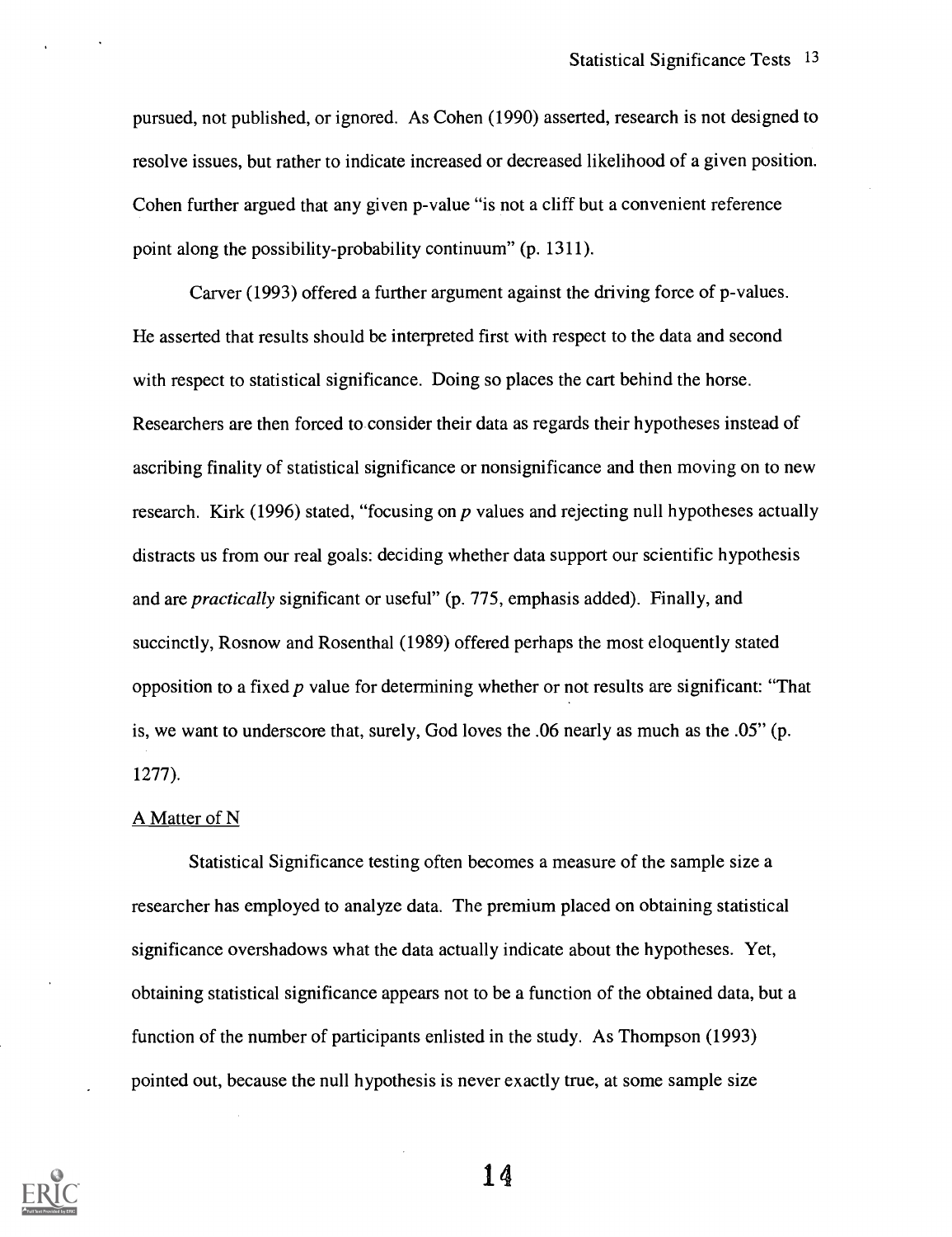statistical significance will always be achieved (Cohen, 1990; Thompson, 1993; Thompson, 1998a). Therefore, the researcher need only obtain sufficient numbers of participants to obtain this difference. As Thompson (1998a) stated, "statistical testing becomes a tautological search for enough participants to achieve statistical significance. If we fail to reject [the null hypothesis], it is only because we've been too lazy to drag in enough participants" (p. 799).

#### Why Significance Testing Continues in Such Prominence

Despite widespread criticism of the fallacies of SST, it continues to be overwhelmingly used (e.g., Hubbard & Ryan, 2000; Kirk, 1996). The American Psychological Association has attempted to steer researchers away from reliance on SST by encouraging authors to report effect sizes in articles they submit for publication. The Publication Manual of the American Psychological Association (4<sup>th</sup> ed.) (1994) stated:

Neither of the two types of probability values reflects the importance (magnitude) of an effect or the strength of a relationship because both probability values depend on sample size.... You are encouraged to provide effect-size information. (p. 18)

Although this would appear to be a step in the right direction, this statement lacks the directive many researchers appear to need. Thompson (1998b) reported that the APA's encouragement has had little appreciable effect upon researchers' publication habits. Thompson's suggestion as to the absence of effect is as follows:

Merely encouraging effect-size reporting is akin to invoking Santa Claus or the Tooth Fairy as the sole incentive for reasonable behavior: Some kids are more susceptible than others to these influences, the incentive's vagueness may itself

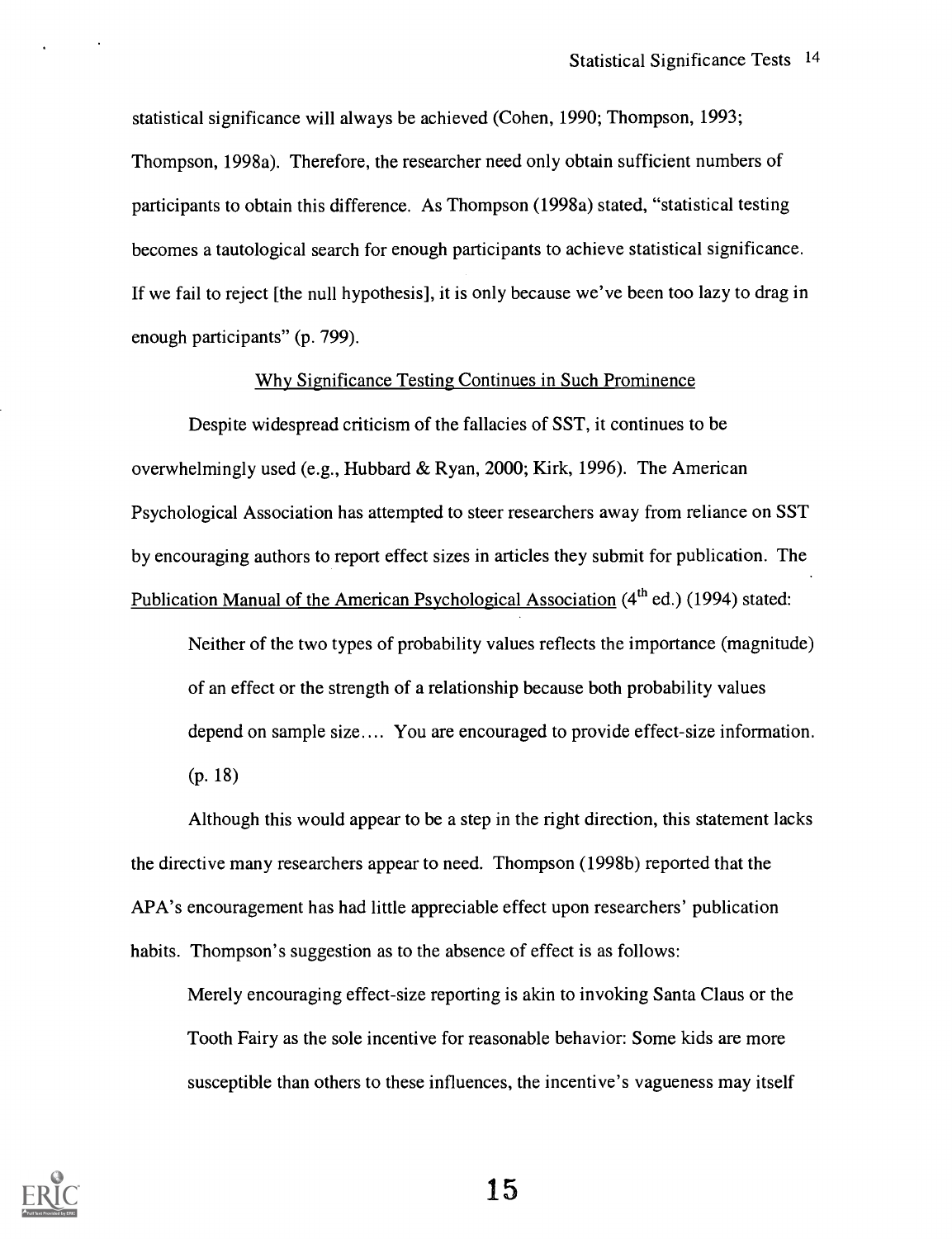help render some temptations too strong for even the nicest kids to resist, and the incentive system may not be operational on a daily basis throughout the year. More important, to only encourage what is minimally reasonable behavior creates an inherent contradiction and thereby inevitably weakens the moral authority of the admonition. (p. 337)

Hubbard and Ryan (2000) cited a litany of reasons as to why SST persists. These include: (1) the historical force behind its use, (2) lack of understanding of the appropriate uses of SST, (3) lack of a willingness to ban its use, (4) the arguments of those who champion its use, and (5) absence of effort to de-legitimatize the use of SST.

First, Hubbard and Ryan (2000) asserted that the more than 60 years of SST usage has created an "inertia" that will be difficult to overcome. Second, despite awareness of SST's limitations, informed researchers "must occasionally bow down before" it in order to achieve publication (pp. 672-673). Third, despite overwhelming criticism against its usage, journal editors have yet to adopt policies against the use of SST. Fourth, arguments continue to persist in favor of SST. Hubbard and Ryan reported that supporters claim no superior alternatives to SST; the persistent insistence on sensible usage pressures researchers not to abandon its usage all together. Finally, Hubbard and Ryan lamented the fact that SST continues to receive primary consideration in statistics classes, thereby perpetuating its usage and misinterpretations. Consequently, "this resistance is fueled primarily by the belief that the absence of these tests in research reports would prejudice the publication efforts of their graduate students. Faculty opposition to the idea of abolishing SST is to be expected" (p. 675).

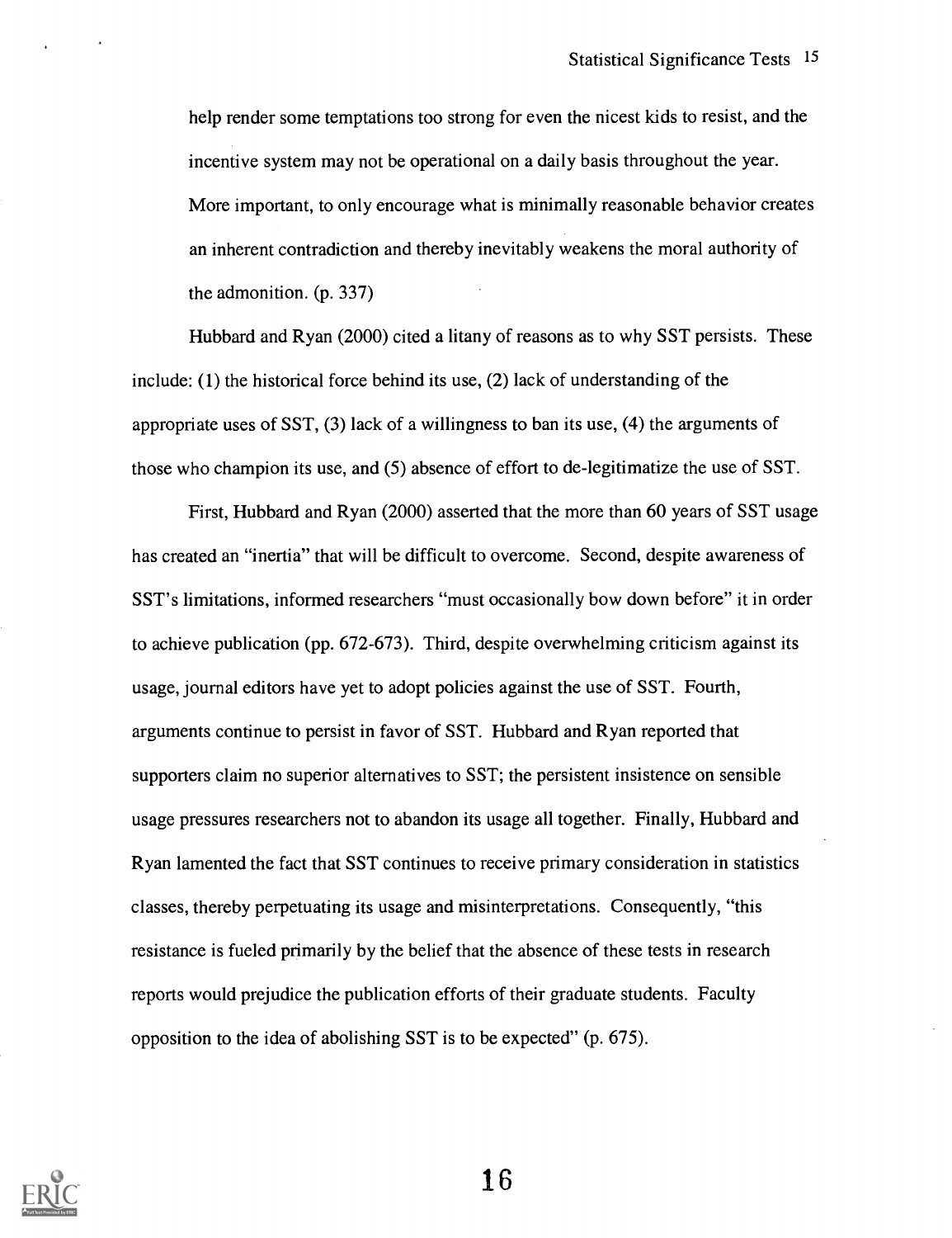Carver (1978) asserted that one reason SST persists is that researchers mistake it as evidence of replicability. Carver stated that researchers errantly deduce that if results are statistically significant, they will replicate and if they are not statistically significant, they will not replicate. However, this is not the correct interpretation of SST. Again, statistical significance testing "is the probability (0 to 1.0) of the sample statistics, given the sample size, and assuming the sample was derived from a population in which the null hypothesis  $(H<sub>o</sub>)$  is exactly true" (Thompson, 1996, p. 27). Notice, there is no mention of a prediction that said results may or may not occur in the future. The best way to make such an assertion is to replicate results, not to treat present results as tea leaves with predictive power.

Carver (1978) further contended that researchers rely on SST as an objective standard for identifying importance. The finding or absence of "significance" has become a convenient means for interpreting a study. Carver stated, "Statistical significance testing has purportedly provided an objective, although inappropriate, solution to the problem of deciding whether a result is important" (p. 393).

However, SST has been shown to be anything but objective. Rosnow and Rosenthal (1989) stated, "determining the particular level of significance of the data at which a null hypothesis will be rejected is essentially a personal decision" (p. 1277). Cohen (1990) appeared to support this contention: "The prevailing yes-no decision at the magic .05 level from a single research is a far cry from the use of informed judgment" (p. 1311).

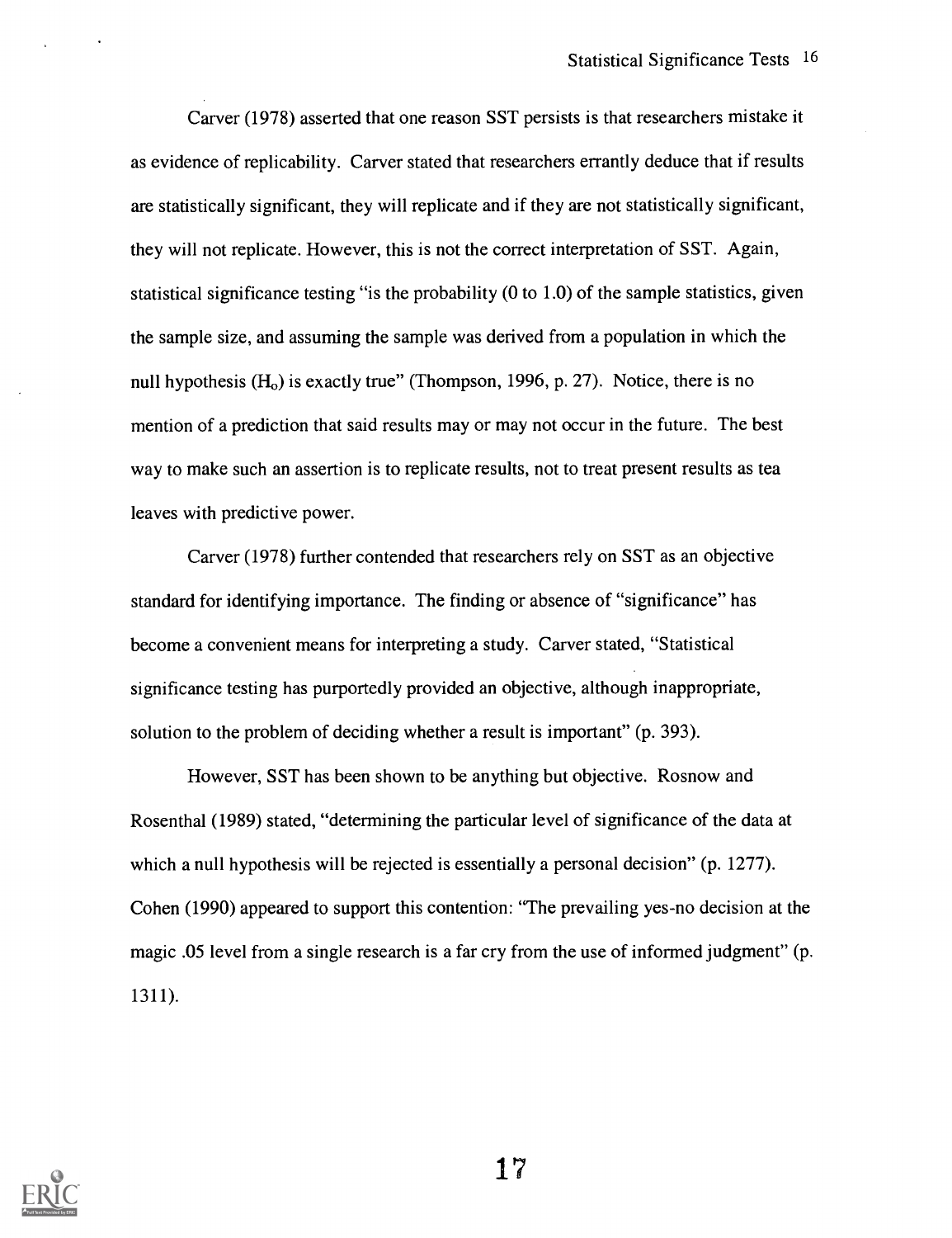#### **Conclusion**

This paper has explored the ongoing debate over the utility of statistical significance testing. Arguments for and against SST have been examined. It would appear that the debate will continue for some time to come. Perhaps the most prudent course of action is to identify a hybrid approach utilizing arguments from both sides. For example, while reporting of SST findings may continue, researchers may be mandated to report effect sizes and supported for replication and extension studies. Indeed, editors at various journals have now adopted editorial policies "requiring" that effect sizes be reported. These include:

--Career Development Quarterly

-Contemporary Educational Psychology

--Educational and Psychological Measurement

--Journal of Agricultural Education

--Journal of Applied Psychology

-Journal of Consulting and Clinical Psychology

-Journal of Early Intervention

-Journal of Experimental Education

-Journal of Learning Disabilities

-Language Learning

-Measurement and Evaluation in Counseling and Development

-The Professional Educator

--Research in the Schools.

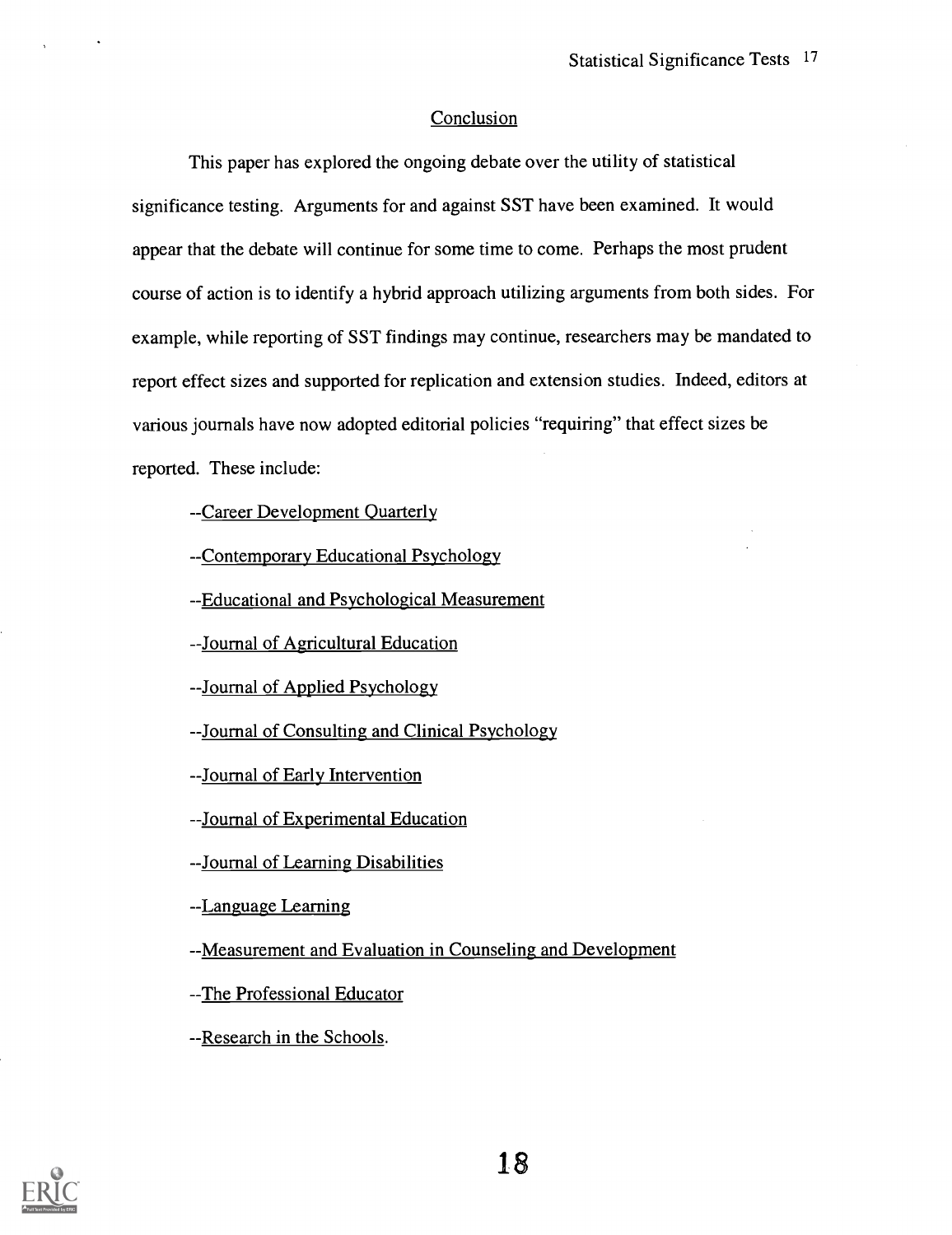It is evident that SST will not soon be abandoned. However, the field is clearly moving away from reliance solely on statistical significance tests to evaluate the noteworthiness of research results (Kirk, 2001); Shibley Hyde, 2001; Vacha-Haase, 2001). Thompson (in press) reviews some of these alternative choices.

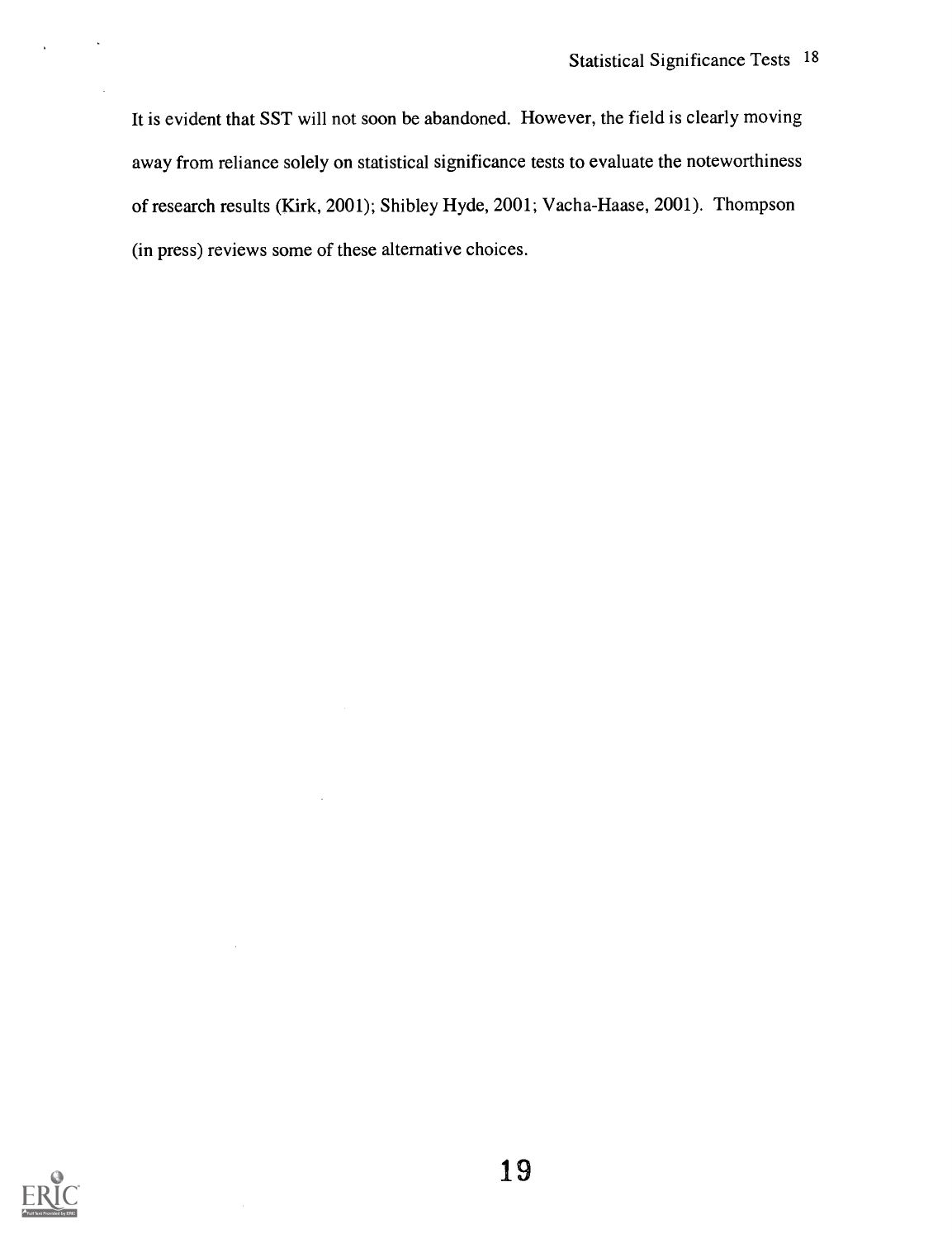#### References

American Psychological Association. (1994). Publication Manual of the American Psychological Association  $(4<sup>th</sup>$  ed.). Washington, DC: Author.

Anderson, D.R., Burnham, K.P., & Thomson, W. (2000). Null hypothesis testing: Problems, prevelance, and an alternative. Journal of Wildlife Management, 64, 912-923.

Boring, E.G. (1919). Mathematical vs. scientific importance. Psychological Bulletin, 16, 335-338.

Carver, R. (1978). The case against statistical significance testing. Harvard Educational Review, 48, 378-399.

Carver, R. (1993). The case against statistical significance testing, revisited. Journal of Experimental Education, 61(4), 287-292.

Cohen, J. (1990). Things I have learned (so far). American Psychologist, 45, 1304-1312.

Cohen, J. (1994). The earth is round ( $p < .05$ ). American Psychologist,  $\frac{49}{97}$ 1003.

Finch, S., Cumming, G., & Thompson, N. (2001). Reporting of statistical inference in the Journal of Applied Psychology: Little evidence of reform. Educational and Psychological Measurement.

Hagen, R.L. (1998). A further look at wrong reasons to abandon statistical testing. American Psychologist, 53, 801-803.

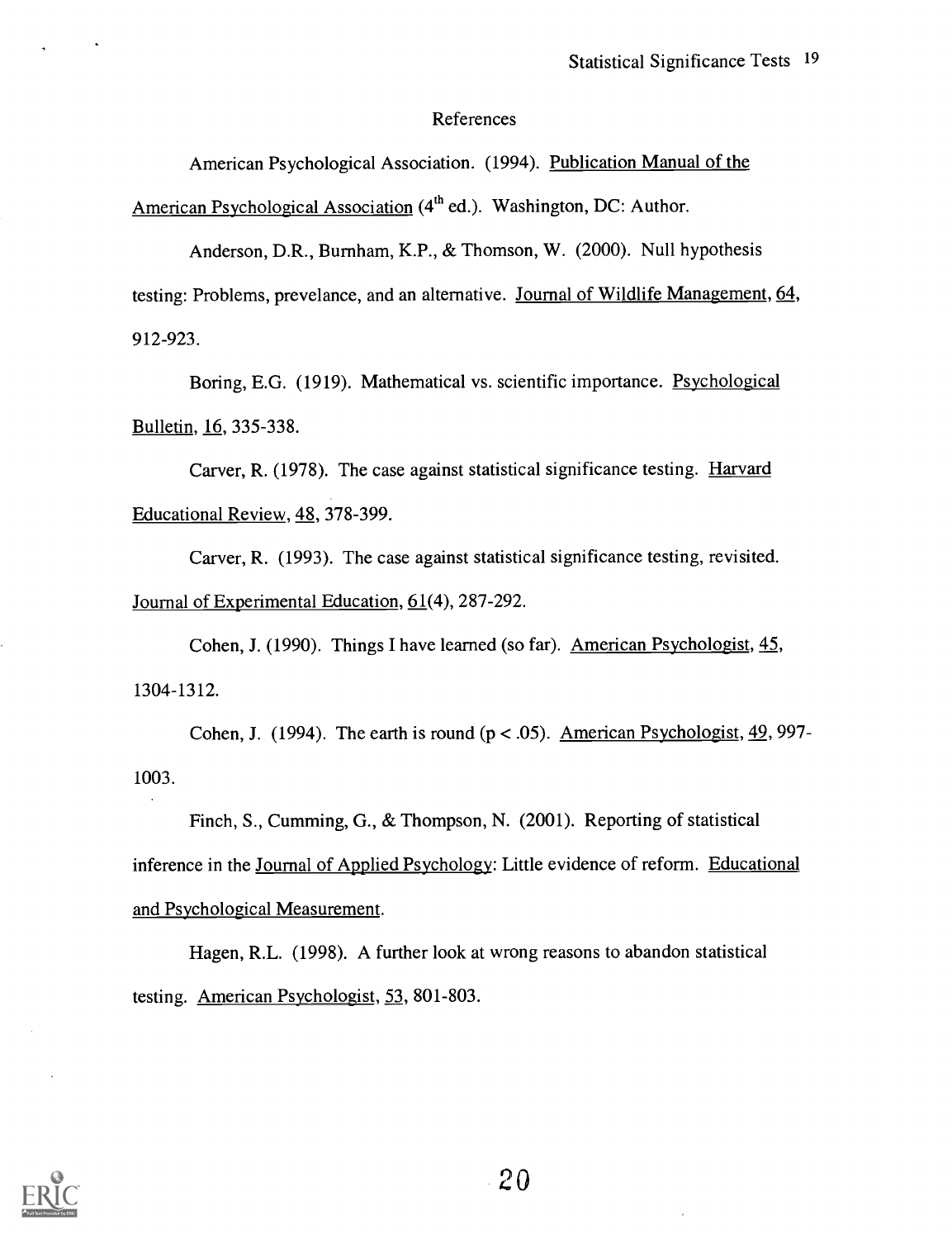Hubbard, R., & Ryan, P.A. (2000). The historical growth of statistical significance testing in psychology – and its future prospects. Educational and

Psychological Measurement, 60, 661-681.

Kirk, R.E. (1996). Practical significance: A concept whose time has come. Educational and Psychological Measurement, 56, 746-759.

Kirk, R.E. (2001). Promoting good statistical practices: Some suggestions. Educational and Psychological Measurement, 61(2).

Kover, A.J. (2000). A response to the Hubbard and Ryan article. Educational and Psychological Measurement, 60, 691-692.

Kupersmid, J. (1988). Improving what is published: A model in search of an editor. American Psychologist, 43, 635-642.

Meehl, P.E. (1978). Theoretical risks and tabular asterisks: Sir Karl, Sir Ronald, and the slow progress of soft psychology. Journal of Consulting and Clinical Psychology, 46, 806-834.

Mick, D.G. (2000). In search of significance (statistical and otherwise).

Educational and Psychological Measurement, 60,682-684.

Robinson, D.H., & Levin, J.R. (1997). Reflections on statistical and substantive significance, with a slice of replication. Educational Researcher, 26, 21-26.

Rosnow, R.L., & Rosenthal, R. (1989). Statistical procedures and the justification of knowledge in psychological science. American Psychologist, 44, 1276- 1284.

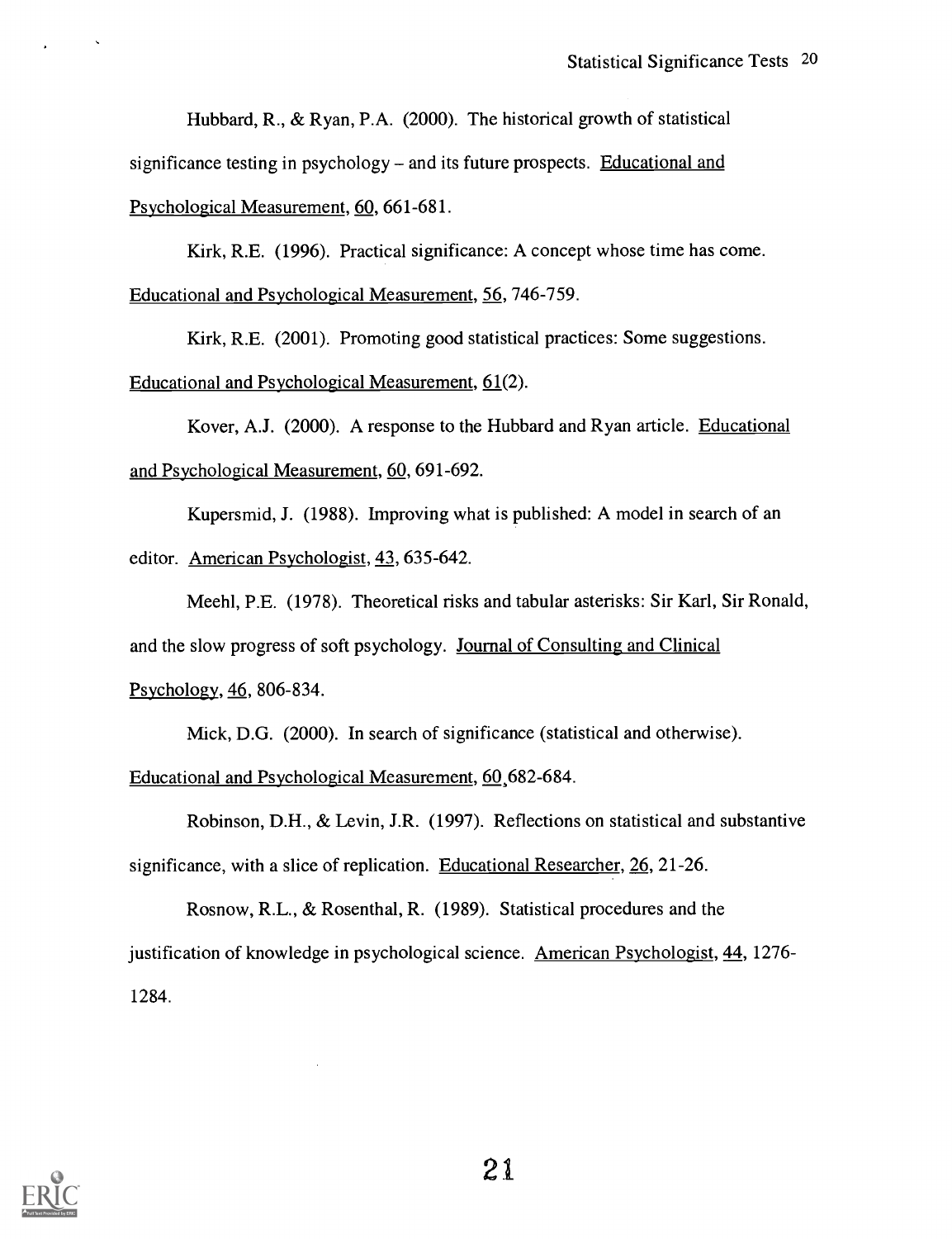Rozeboom, W.W. (1997). Good science is abductive, not hypothetico-deductive.

In L.L. Harlow, S.A. Mulaik & J.H. Steiger (Eds.), What if there were no significance tests? (pp. 335-392). Mahwah, NJ: Erlbaum.

Schmidt, F. (1996). Statistical significance testing and cumulative knowledge in psychology: Implications for the training of researchers. Psychological Methods, 1, 115- 129.

Shaver, J.P. (1993). What statistical significance testing is, and what it is not. Journal of Experimental Education, 61(4), 293-316.

Shibley Hyde, J. (2001). Reporting effect sizes: The roles of editors, textbook authors, and publication manuals. Educational and Psychological Measurement,  $61(2)$ .

Stewart, D.W. (2000). Testing statistical significance testing: some observations of an agnostic. Educational and Psychological Measurement, 60, 685-690.

Thompson, B. (1993). Theme issue: Statistical significance testing in contemporary practice. Journal of Experimental Education, 61(4).

Thompson, B. (1994). The concept of statistical significance testing (An ERIC/AE Clearinghouse Digest #EDO-TM-94-1). Measurement Update, 4(1), 5-6. (ERIC Document Reproduction Service No. ED 366 654)

Thompson, B. (1996). AERA editorial policies regarding statistical significance testing: Three suggested reforms. Educational Researcher, 25(2), 26-30.

Thompson, B. (1998a). In praise of brilliance: Where that praise really belongs. American Psychologist, 53, 799-800.



 $\sim$   $\sim$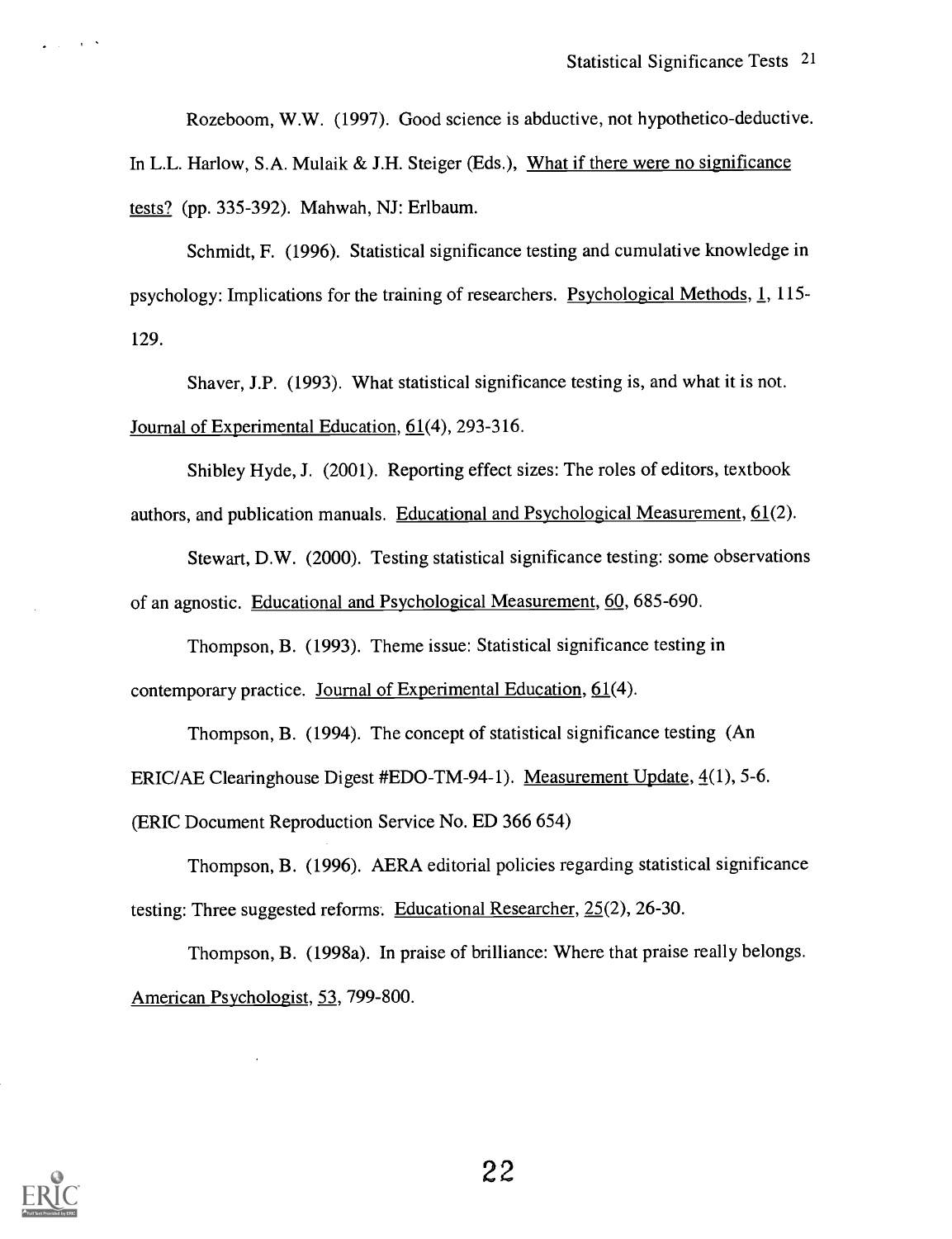Thompson, B. (1998b). Review of What if there were no significance tests? By L. Harlow, S.A. Mulaik & J.H. Steiger (Eds.). Educational and Psychological Measurement, 58, 165-181.

 $\sim$   $\sim$   $\sim$ 

Thompson, B. (in press). "Statistical," "practical," and "clinical": How many kinds of significance do counselors need to consider? Journal of Counseling and Development.

Thompson, B., & Snyder, P.A. (1998). Statistical significance and reliability analyses in recent JCD research articles. Journal of Counseling and Development, 76, 436-441.

Tryon, W.W. (1998). The inscrutable null hypothesis. American Psychologist, 53, 796.

Wilkinson, L., & APA Task Force on Statistical Inference. (1999). Statistical methods in psychology journals: Guidelines and explanations. American Psychologist, 54, 594-604.

Winer, R.S. (2000). Comments on "the historical growth of statistical significance testing in psychology  $-$  and its future prospects". Educational and Psychological Measurement, 60, 693-696.